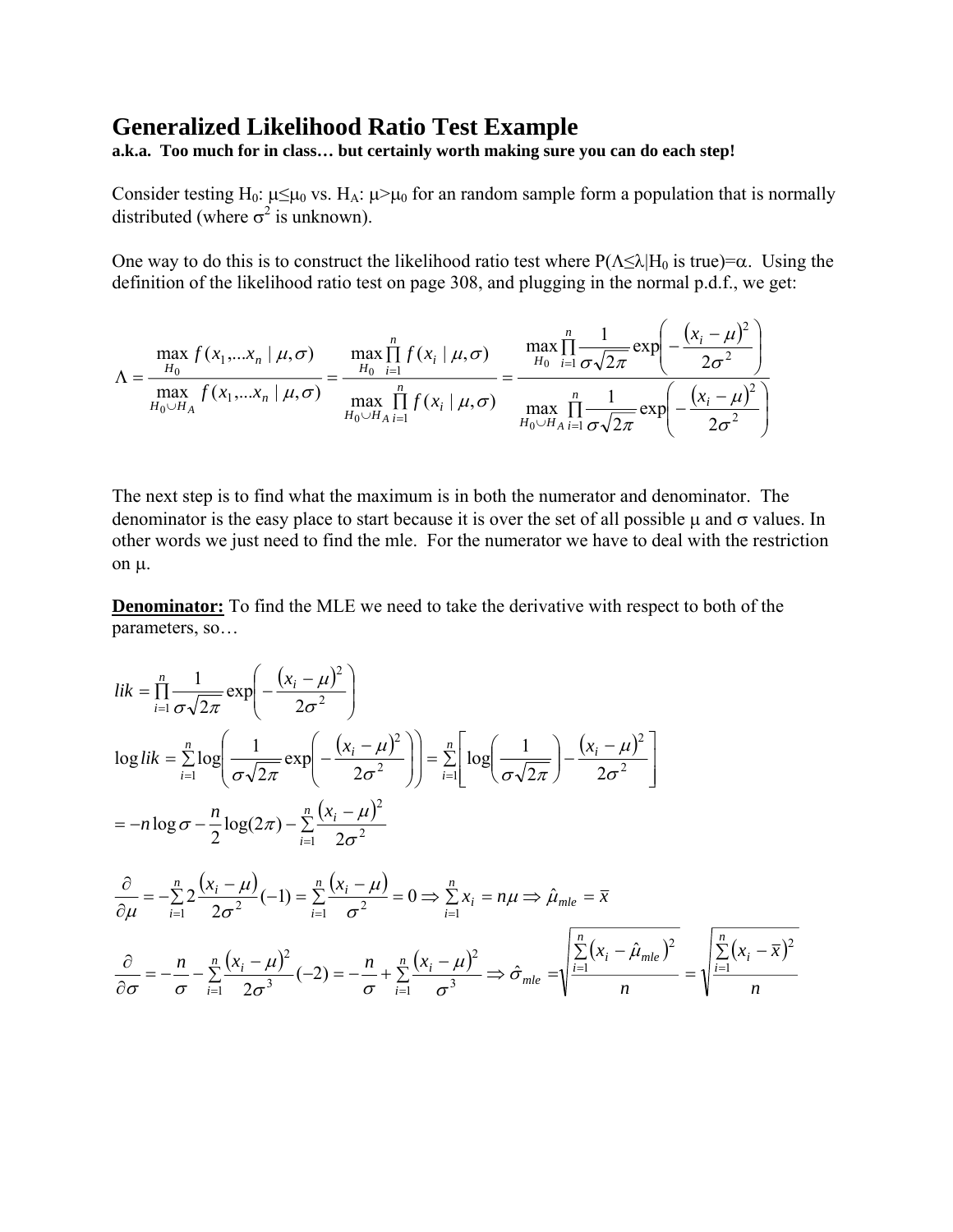**Numerator:** Notice in the numerator we need to find the maximum… subject to the null hypothesis being true. That is, since  $\mu$  must be  $\leq \mu_0$ ,  $\hat{\mu}_{H_0mle}$  must be  $\leq \mu_0$ .

So we do the math just like we did for the denominator... and get that  $\bar{x}$  is the H<sub>0</sub>mle as long as it is  $\leq \mu_0$ . If it is > then the maximum must happen at the boundary, and be either  $\mu_0$  or - $\infty$  (which would mean the maximum would never be reached). Notice what happens if we plug in -∞ for µ; the likelihood is zero. Therefore the H<sub>0</sub>mle is μ<sub>0</sub> if  $\bar{x}$  >μ<sub>0</sub>. To get the H<sub>0</sub>mle for σ we simply follow the math above and plug in the value of  $H_0$ mle for  $\mu$  when needed. This gives:

If 
$$
\overline{x} \le \mu_0
$$
,  $\hat{\mu}_{H_0mle} = \overline{x}$  and  $\hat{\sigma}_{H_0mle} = \frac{\sum_{i=1}^{n} (x_i - \overline{x})^2}{n}$ 

If 
$$
\bar{x} > \mu_0
$$
,  $\hat{\mu}_{H_0 mle} = \mu_0$  and  $\hat{\sigma}_{H_0 mle} = \frac{\sum_{i=1}^{n} (x_i - \mu_0)^2}{n}$ 

**Plugging the values in:** First notice that  $\Lambda = 1$  (and we accept) if  $\bar{x} \leq \mu_0$  because the maximums plugged into the numerator and denominator are the same. The tricky case then is if  $\bar{x} > \mu_0$ . So lets carry through the product and just plug the values in:

$$
\Lambda = \frac{\max_{H_0} \prod_{i=1}^{n} \frac{1}{\sigma \sqrt{2\pi}} \exp\left(-\frac{(x_i - \mu)^2}{2\sigma^2}\right)}{\max_{H_0 \cup H_{A}} \prod_{i=1}^{n} \frac{1}{\sigma \sqrt{2\pi}} \exp\left(-\frac{(x_i - \mu)^2}{2\sigma^2}\right)} = \frac{\max_{H_0} \left(\frac{1}{\sigma \sqrt{2\pi}}\right)^n \exp\left(-\frac{\sum_{i=1}^{n} (x_i - \mu)^2}{2\sigma^2}\right)}{\max_{H_0 \cup H_A} \left(\frac{1}{\sigma \sqrt{2\pi}}\right)^n \exp\left(-\frac{\sum_{i=1}^{n} (x_i - \mu)^2}{2\sigma^2}\right)}
$$

$$
= \frac{\left(\frac{1}{\sqrt{\sum_{i=1}^{n} (x_i - \mu_0)^2}} - \frac{1}{\sqrt{\sum_{i=1}^{n} (x_i - \mu_0)^2}} - \frac{\sum_{i=1}^{n} (x_i - \mu_0)^2}{2\sigma^2}\right)}{\frac{1}{\sqrt{\sum_{i=1}^{n} (x_i - \mu_0)^2}} - \frac{\sum_{i=1}^{n} (x_i - \mu_0)^2}{n}}\right)} = \frac{\left(\sum_{i=1}^{n} (x_i - \bar{x})^2}{\sum_{i=1}^{n} (x_i - \bar{x})^2}\right)^n \exp\left(-\frac{n}{2}\right)}{\exp\left(-\frac{n}{2}\right)} = \frac{\left(\sum_{i=1}^{n} (x_i - \bar{x})^2}{\sum_{i=1}^{n} (x_i - \mu_0)^2}\right)^n \exp\left(-\frac{n}{2}\right)} = \frac{\left(\sum_{i=1}^{n} (x_i - \bar{x})^2}{\sum_{i=1}^{n} (x_i - \mu_0)^2}\right)^n}{\frac{\left(\sum_{i=1}^{n} (x_i - \bar{x})^2}{n} \sqrt{2\pi}} \exp\left(-\frac{n}{2}\right)^n \exp\left(-\frac{n}{2}\right)^n \exp\left(-\frac{n}{2}\right)^n}
$$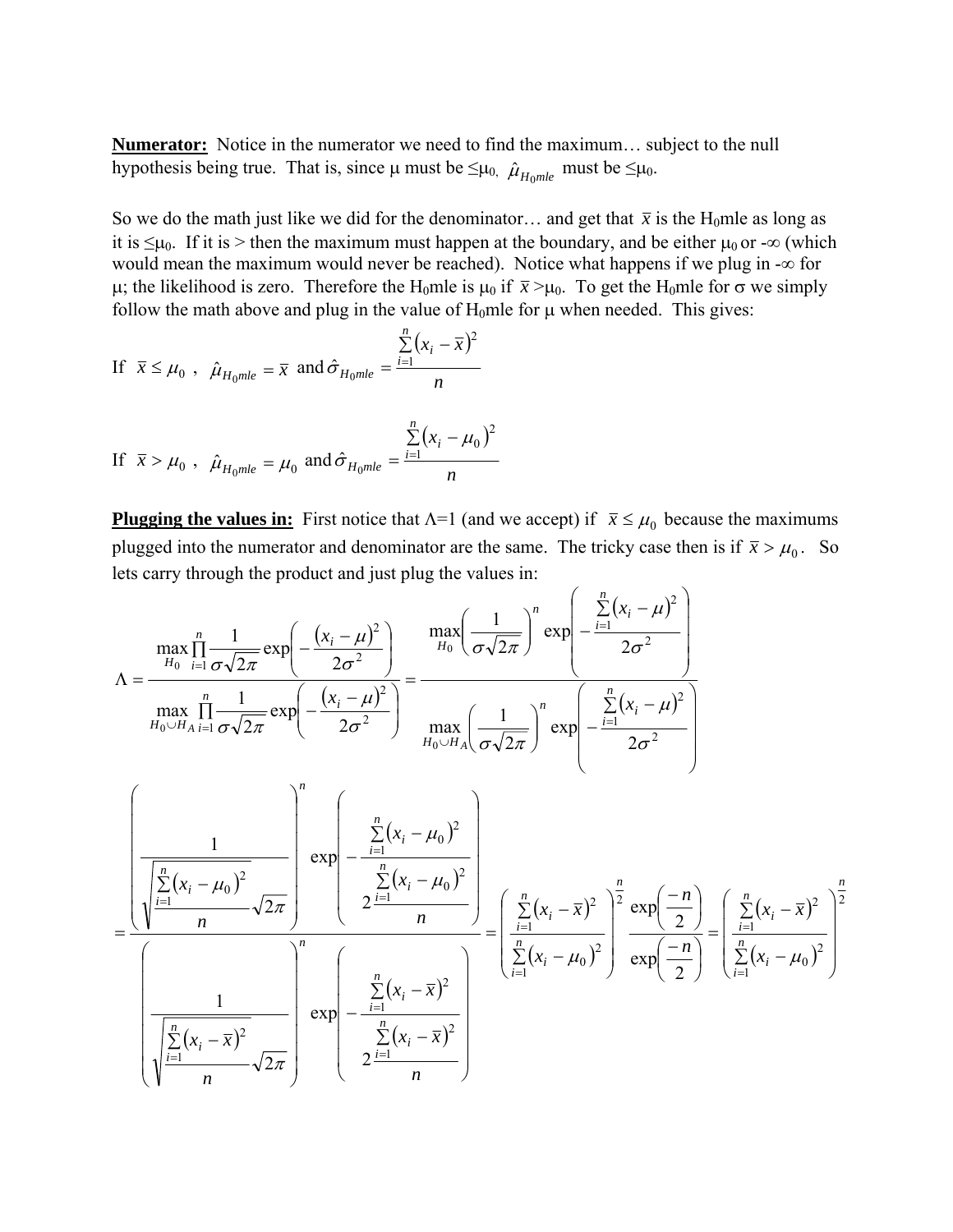Now we need to find the  $\lambda$  so that

$$
P\left(\Lambda = \left(\frac{\sum_{i=1}^{n}(x_i - \overline{x})^2}{\sum_{i=1}^{n}(x_i - \mu_0)^2}\right)^{\frac{n}{2}} \le \lambda\right) = \alpha
$$

This doesn't look friendly at all… but if we remember that the x's are normal we might be able to change this into a distribution we can work with  $(t, \chi^2, F)$ . Notice that the numerator looks very close to the standard deviation… what you would find in the denominator of a t-test. Also notice that the denominator is at least suggestive of the  $\bar{x} - \mu_0$  you would find in the numerator of the t-test statistic. Since this is are only lead, lets see if we can work it out…

$$
\frac{\left(\sum_{i=1}^{n}(x_{i}-\bar{x})^{2}\right)^{\frac{n}{2}}}{\sum_{i=1}^{n}(x_{i}-\mu_{0})^{2}} \leq \lambda \quad \Rightarrow \quad \left(\frac{\sum_{i=1}^{n}(x_{i}-\mu_{0})^{2}}{\sum_{i=1}^{n}(x_{i}-\bar{x})^{2}}\right)^{\frac{n}{2}} \geq \lambda' \quad \Rightarrow \quad \frac{\sum_{i=1}^{n}(x_{i}-\bar{x}+\bar{x}-\mu_{0})^{2}}{\sum_{i=1}^{n}(x_{i}-\bar{x})^{2}} \geq \lambda''
$$
\n
$$
\Rightarrow \quad \frac{\sum_{i=1}^{n}(x_{i}-\bar{x}+\bar{x}-\mu_{0})^{2}}{\sum_{i=1}^{n}(x_{i}-\bar{x})^{2}} \geq \lambda'' \quad \Rightarrow \quad \frac{\sum_{i=1}^{n}(x_{i}-\bar{x})^{2}+2\sum_{i=1}^{n}(x_{i}-\bar{x})(\bar{x}-\mu_{0})^{2}+\sum_{i=1}^{n}(\bar{x}-\mu_{0})^{2}}{\sum_{i=1}^{n}(x_{i}-\bar{x})^{2}} \geq \lambda''
$$

Note that  $\bar{x}$  and  $\mu_0$  are constant with respect to *n*, so that the second term is zero, and the sum turns into a multiplier of *n* in the third term:

$$
\Rightarrow \frac{\sum_{i=1}^{n} (x_i - \overline{x})^2 + n(\overline{x} - \mu_0)^2}{\sum_{i=1}^{n} (x_i - \overline{x})^2} \ge \lambda^1 \Rightarrow 1 + \frac{n(\overline{x} - \mu_0)^2}{\sum_{i=1}^{n} (x_i - \overline{x})^2} \ge \lambda^1
$$
  

$$
\Rightarrow \frac{n(\overline{x} - \mu_0)^2}{\sum_{i=1}^{n} (x_i - \overline{x})^2} \ge \lambda^{11} \Rightarrow \frac{\sqrt{n}(\overline{x} - \mu_0)^2}{\sqrt{\sum_{i=1}^{n} (x_i - \overline{x})^2}} \ge \lambda^{11} \Rightarrow \frac{(\overline{x} - \mu_0)}{\sqrt{\sum_{i=1}^{n} (x_i - \overline{x})^2}} \ge \lambda^{11}
$$
  

$$
\Rightarrow \frac{(\overline{x} - \mu_0)}{\sqrt{\sum_{i=1}^{n} (x_i - \overline{x})^2 / n - 1}} \ge \lambda^1 \Rightarrow \frac{(\overline{x} - \mu_0)}{\sum_{i=1}^{n} (x_i - \overline{x})^2} \ge \lambda^1
$$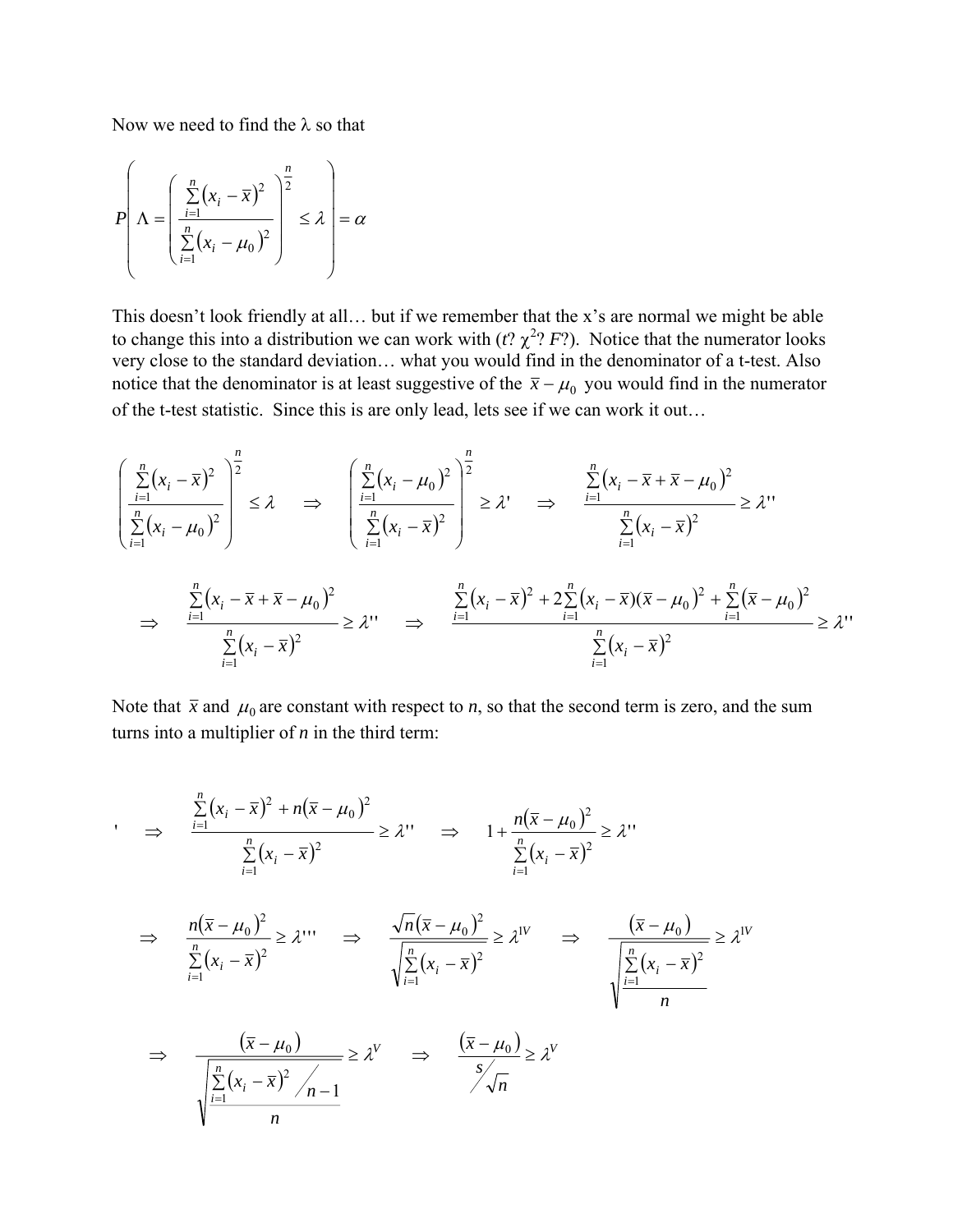This is just the classic t-statistic!! (And recall that if  $\bar{x} \leq \mu_0$  then we would accept.)

**Finally!** So the test for H<sub>0</sub>:  $\mu \leq \mu_0$  vs. H<sub>A</sub>:  $\mu > \mu_0$  is reject if

$$
\frac{(\overline{x} - \mu_0)}{s / \sqrt{n}} \ge t_{1 - \frac{\alpha}{2}}
$$

**Question:** How would the above math change if we had used H<sub>0</sub>:  $\mu = \mu_0$  vs. H<sub>A</sub>:  $\mu \neq \mu_0$  ?

**What about Theorem A?** Notice that theorem A on page 310 says that –2logΛ should be chisquared with degrees of freedom equal to dimΩ-dimω<sub>o</sub>. Does that work here?

## **Notice that it probably shouldn't for two different reasons!!!!**

*Reason 1:*  $\Omega$  = possible values of  $\mu$  and  $\sigma$  is two-dimensional... but so is  $\omega_0$  because it is half of a plane (a line is one-dimensional). So the degrees of freedom should be 2-2=0 which makes no sense!!

*Reason 2:* If  $\bar{x} \leq \mu_0$  we get that  $\Lambda = 1$  so that, so that  $-2\log \Lambda = 0$ . There is thus some probability that  $-2\log\Lambda = 0$ . But a chi-squared distribution is continuous and so has to have 0 probability of taking any given value!

We get something called a chi-bar distribution that is a mixture of a discrete distribution at zero and part of a chi-squared distribution. Yuck!

*However*, if we had used the hypotheses H<sub>0</sub>:  $\mu = \mu_0$  vs. H<sub>A</sub>:  $\mu \neq \mu_0$  it would have worked out just fine. In this case  $\Omega$  is two-dimensional, but  $\omega_0$  has a fixed value of  $\mu$  so that it is only onedimensional. If everything works out we should get that –2logΛ will be chi-squared with one degree of freedom.

$$
\Lambda = \left(\frac{\sum_{i=1}^{n} (x_i - \overline{x})^2}{\sum_{i=1}^{n} (x_i - \mu_0)^2}\right)^{\frac{n}{2}}
$$

So, using some of the math we saw earlier…

$$
-2\log\Lambda = -2\log\left(\frac{\sum\limits_{i=1}^{n}(x_i - \bar{x})^2}{\sum\limits_{i=1}^{n}(x_i - \mu_0)^2}\right)^{\frac{n}{2}} = \log\left(\frac{\sum\limits_{i=1}^{n}(x_i - \mu_0)^2}{\sum\limits_{i=1}^{n}(x_i - \bar{x})^2}\right)^{\frac{n}{2}} = \log\left(1 + \frac{n(\bar{x} - \mu_0)^2}{\sum\limits_{i=1}^{n}(x_i - \bar{x})^2}\right)^{\frac{n}{2}}
$$